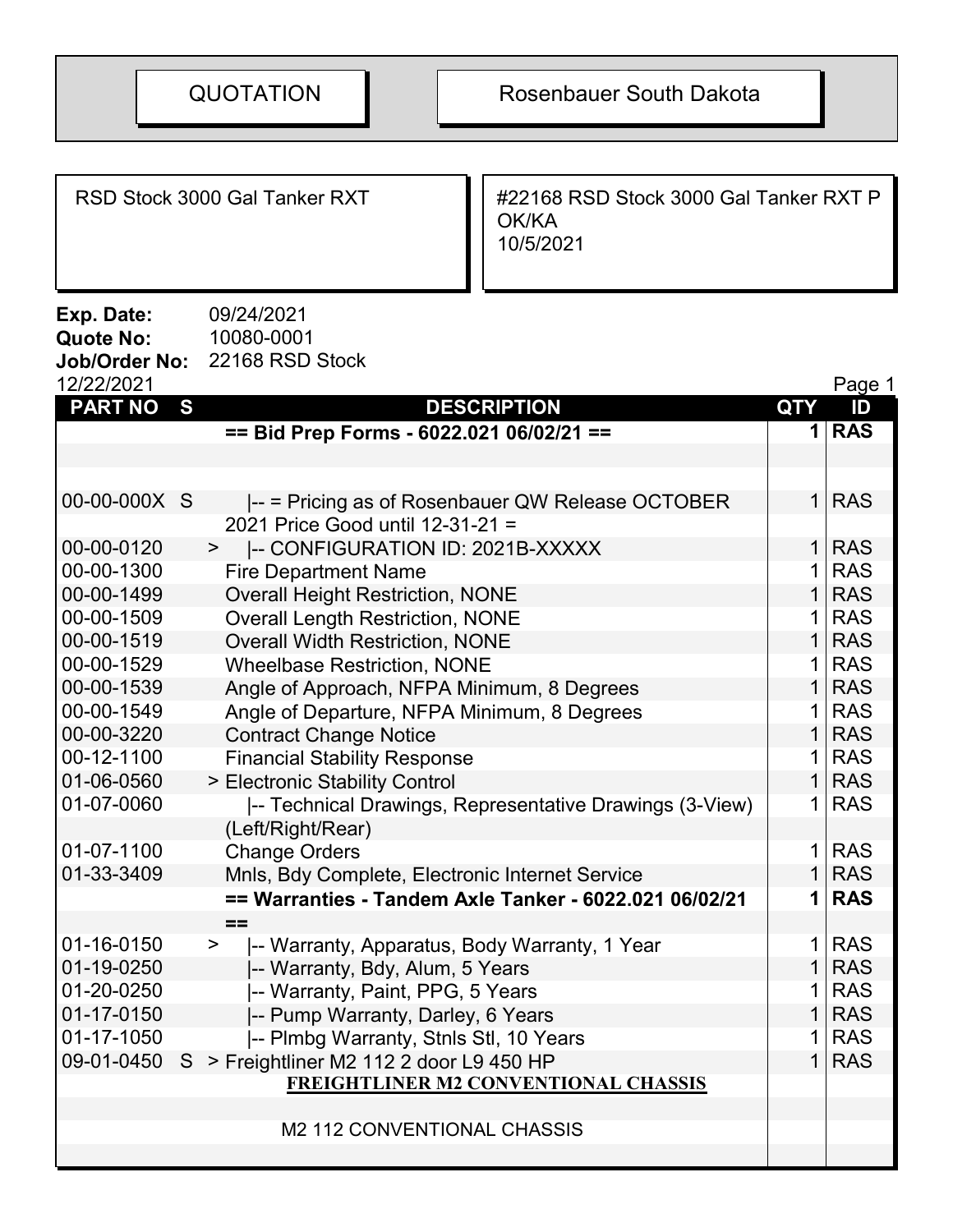| 12/22/2021     |                                                                                  |                | Page 2     |
|----------------|----------------------------------------------------------------------------------|----------------|------------|
| <b>PART NO</b> | S<br><b>DESCRIPTION</b>                                                          | <b>QTY</b>     | ID         |
|                |                                                                                  |                |            |
|                |                                                                                  |                |            |
| 09-01-6100     | -- Hrzntl Chassis Exhaust (Front of Rr wheel)                                    | 1              | <b>RAS</b> |
|                | == Pumper/Tanker-DC Electrical System - 6022.021                                 | $\mathbf 1$    | <b>RAS</b> |
|                | $06/02/21 ==$                                                                    |                |            |
|                |                                                                                  |                |            |
| 50-03-1050     | Elecal, Base, Standard, W/O Load Mgmt                                            | 1 <sup>1</sup> | <b>RAS</b> |
|                |                                                                                  |                |            |
|                |                                                                                  |                |            |
|                |                                                                                  | 1 <sup>1</sup> |            |
| 50-12-5200     | Elecal Dash Console, In Cab                                                      |                | <b>RAS</b> |
|                |                                                                                  |                |            |
|                |                                                                                  |                |            |
| 50-15-1100     | Batteries, With Supl'd Chs                                                       | 1              | <b>RAS</b> |
| 50-15-3100     | Battery Swtch, Mstr Disconnect, Chs Sppld                                        | 1              | <b>RAS</b> |
| 50-26-1000     | Battery Chrgr/Cmprsr, Kussmaul, Auto Charge 1000                                 | 1              | <b>RAS</b> |
| 50-26-1010     | >  -- Shore Power Inlet, Kussmaul Super Auto-Eject                               | 1 <sup>1</sup> | <b>RAS</b> |
|                |                                                                                  |                |            |
|                |                                                                                  |                |            |
| 50-44-1000     | Air Horns, (2) Hood Mted, 24.5" Stuttertone, Chrome                              | 1 <sup>1</sup> | <b>RAS</b> |
| 50-44-1010     | -- Air Horn Cntrl, Driver, Sngl Foot Swtch                                       | 1 <sup>1</sup> | <b>RAS</b> |
|                |                                                                                  |                |            |
| 51-05-1100     | > Dome Lt, Chassis Supl'd                                                        | 1 <sup>1</sup> | <b>RAS</b> |
| 51-05-6209     | Lt, Engine Cmpt, 12 Volt LED, w/Switch                                           | 1              | <b>RAS</b> |
| 51-05-9000     | -- Switch on Light Head                                                          | 1 <sup>1</sup> | <b>RAS</b> |
| 51-05-6409     | Lt, Pump Cmpt, 12 Volt LED With Swtch                                            | 1              | <b>RAS</b> |
| 51-05-9000     | -- Switch on Light Head                                                          | $\mathbf{1}$   | <b>RAS</b> |
|                |                                                                                  |                |            |
|                |                                                                                  |                |            |
| 52-01-1800     | <b>Back Up Alarm</b>                                                             |                | 1 RAS      |
|                |                                                                                  |                |            |
|                |                                                                                  |                |            |
| 53-01-1502     |                                                                                  | 1 <sup>1</sup> | <b>RAS</b> |
| 53-02-1500     | Marker Lts, LED, DOT Requirements<br>License Plate Brkt, Stainless w/ LED Lt, Rr | 1              | <b>RAS</b> |
|                |                                                                                  | $\mathbf{1}$   |            |
| 53-03-0299     | Whelen Rr DOT 600 LED Ltng Pkg (4x6)                                             |                | <b>RAS</b> |
| 53-03-2609     | -- Tail/Brake Lts, Whelen, 600 LED, 4"x6" (Pair)                                 | 1              | <b>RAS</b> |
| 53-04-2609     | -- Turn Signals, Whelen, 600's LED w/ Arrow, 4"x6" (Pair)                        | $\mathbf{1}$   | <b>RAS</b> |
| 53-06-3509     | -- Backup Lts, Whelen, 600's LED, 4"x6" (Pair)                                   | $\mathbf{1}$   | <b>RAS</b> |
|                |                                                                                  |                |            |
|                |                                                                                  |                |            |
| 54-02-1560     | -- Ground Lts, Cab, 2 Door, LED Pair                                             | 1 <sup>1</sup> | <b>RAS</b> |
| 54-02-2300     | -- Step Lts, Cab, (1) Pair LED Pair                                              | 1              | <b>RAS</b> |
| 54-03-1250     | -- Ground Lts, Pump Panel, LED, Pair                                             | $\mathbf{1}$   | <b>RAS</b> |
| 54-03-1650     | -- Ground Lts, Rr Step, LED, Pair                                                | 1              | <b>RAS</b> |
| 54-04-1999     | -- Lt Swtch, Ground Lts w/ Park Brake                                            | 1              | <b>RAS</b> |
|                |                                                                                  |                |            |
|                |                                                                                  |                |            |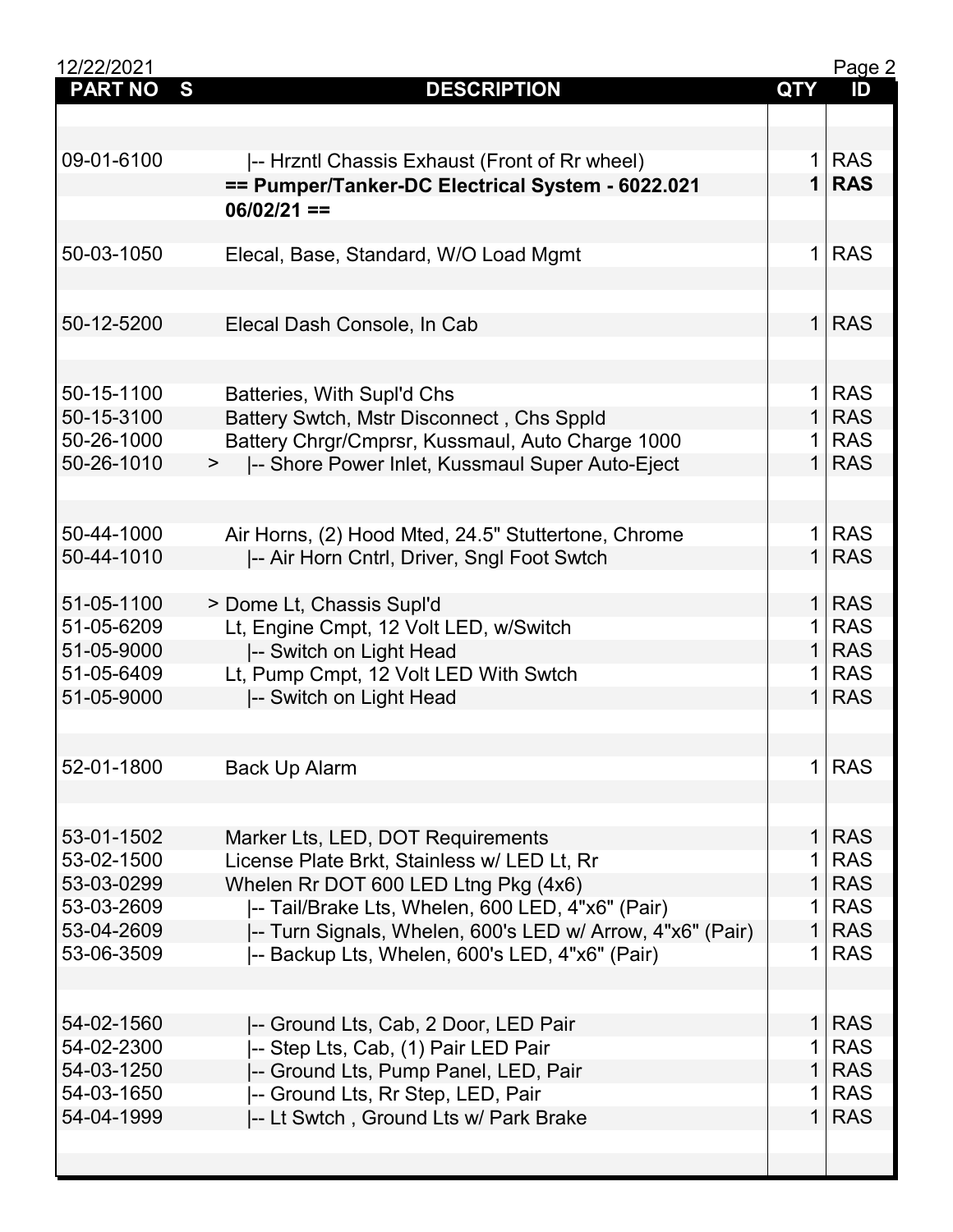| 12/22/2021               |                                                                                              |                     | Page 3                   |
|--------------------------|----------------------------------------------------------------------------------------------|---------------------|--------------------------|
| <b>PART NO</b>           | S<br><b>DESCRIPTION</b>                                                                      | <b>QTY</b>          | ID                       |
|                          |                                                                                              |                     |                          |
|                          |                                                                                              |                     |                          |
| 54-10-1602               | Step Lt, Rr Tailboard, LED, Ea                                                               | $\overline{2}$      | <b>RAS</b>               |
| 54-11-2100               | -- Lt Swtch, Step/Wlkwy Lts Wired Park Brake Swtch                                           | 2 <sup>1</sup>      | <b>RAS</b>               |
| 54-10-1604               | Step Lts, Fxd / Fldg Step, LED                                                               | $\mathbf 1$         | <b>RAS</b>               |
| 54-11-2100               | Lt Swtch, Step/Wlkwy Lts Wired Park Brake Swtch                                              | 1 <sup>1</sup>      | <b>RAS</b>               |
| 54-12-2000               | Deck Lts, Unity, 1-Spot 1-Flood                                                              | 1 <sup>1</sup>      | <b>RAS</b>               |
| 54-12-2020               | -- Deck Lts, Rr Of Hosebed                                                                   |                     | $1$ RAS                  |
|                          |                                                                                              |                     |                          |
| 54-15-0020               | Scene Lt Package                                                                             |                     | $1$ RAS                  |
| 54-15-0100               | -- Scene Lt, Whelen, M9LZC LED, w/Chr trim ring<br>$\geq$                                    | 1                   | <b>RAS</b>               |
| 54-15-5500               | -- Scene Lt Lctn, Left Side Of Bdy                                                           | 2 <sup>1</sup>      | <b>RAS</b>               |
| 54-15-1460               | -- Scene\Warm Lt, Mntg Plate, Tread Plate                                                    | $\overline{2}$      | <b>RAS</b>               |
| 54-15-5600               | -- Scene Lt Lctn, Right Side Of Bdy                                                          | 2 <sup>1</sup>      | <b>RAS</b>               |
|                          |                                                                                              | $\overline{2}$      | <b>RAS</b>               |
| 54-15-1460               | -- Scene\Warm Lt, Mntg Plate, Tread Plate                                                    |                     |                          |
| 54-15-5700               | -- Scene Lt Lctn, Rr Of Bdy                                                                  | 2 <sup>1</sup>      | <b>RAS</b>               |
| 54-15-6402               | -- Scene Lt Swtch, Left Scene Lts, Cab Switch Panel                                          | $\mathbf 1$         | <b>RAS</b>               |
| 54-15-6502               | -- Scene Lt Swtch, Right Scene Lts, Cab Switch Panel                                         | 1                   | <b>RAS</b>               |
| 54-15-6602               | -- Scene Lt Swtch, Rr Scene Lts, Cab Switch Panel                                            | 1 <sup>1</sup>      | <b>RAS</b>               |
| 54-15-6702               | -- Scene Lt Swtch, Rr Scene Lts, Auto w/ Reverse                                             |                     | $1$ RAS                  |
| 55-11-2000               | Dr Open/Hazard Wrn Lt, Flashing Marker, Red Lens                                             |                     | $1$ RAS                  |
| 56-01-3000<br>56-01-3010 | Siren, Elect, Whelen 295SLSA1<br>-- Spkr, Whelen SA315P, 100 Watt                            | 1 <sup>1</sup>      | <b>RAS</b><br>$1$ RAS    |
| 57-02-3050<br>57-10-0609 | > Lt Bar, Whelen, Justice, LED, 56" JE2NFPA<br>-- Lightbar Cntrl, with Master Warning Switch | 1<br>1 <sup>1</sup> | <b>RAS</b><br><b>RAS</b> |
| 58-71-3200               | -- Wrn Lts, Whelen, Upper Rr (2) S-LED Rotary L31 P/N                                        | 1 <sup>1</sup>      | <b>RAS</b>               |
|                          | $L31*F$                                                                                      |                     |                          |
| 57-20-8119               | -- Wrn Lt, Drvr, Whelen, L31 LED Rotator Red Color                                           | 1                   | <b>RAS</b>               |
|                          | Lens, Ea                                                                                     |                     |                          |
| 57-20-8120               | -- Wrn Lt, Offcr, Whelen, L31 LED Rotator Red Color                                          | 1 <sup>1</sup>      | <b>RAS</b>               |
|                          | Lens, Ea                                                                                     |                     |                          |
| 58-74-5300               | -- Stanchions, Rr Wrn Lt, Cast Alum                                                          | $\mathbf 1$         | <b>RAS</b>               |
| 58-03-3020               | Wrn Lts, Whelen, Low Frnt, (2) LINZ6 LED                                                     | 1 <sup>1</sup>      | <b>RAS</b>               |
| 57-20-2109               | -- Wrn Lt, Drvr, Whelen, LINZ6, Red LED, Clear Lens, Ea                                      | 1                   | <b>RAS</b>               |
| 57-20-2110               | -- Wrn Lt, Offcr, Whelen, LINZ6, Red LED, Clear Lens, Ea                                     | 1 <sup>1</sup>      | <b>RAS</b>               |
|                          |                                                                                              |                     |                          |
|                          |                                                                                              |                     |                          |
|                          |                                                                                              |                     |                          |
|                          |                                                                                              |                     |                          |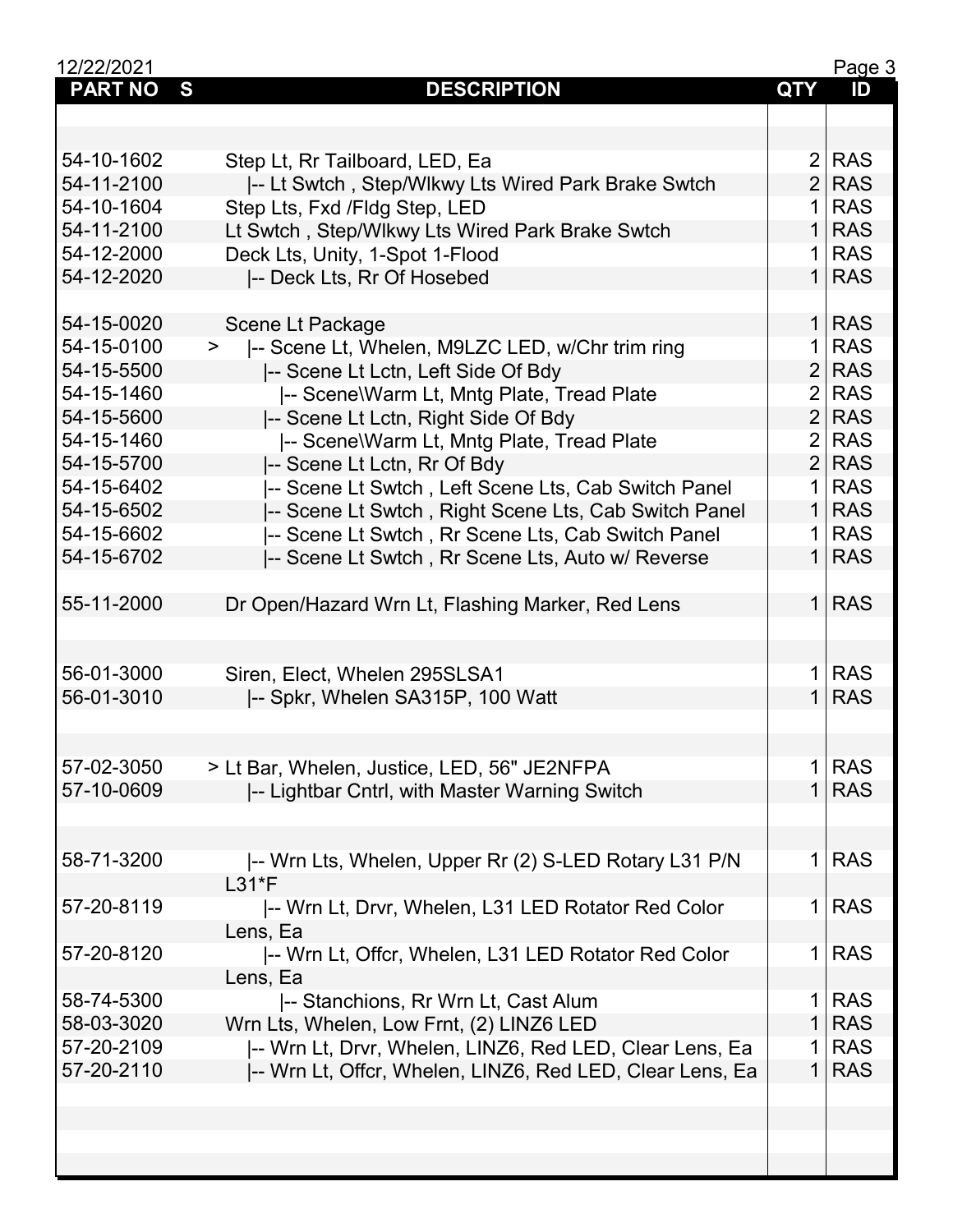| 12/22/2021     |                                                       |                | Page 4     |
|----------------|-------------------------------------------------------|----------------|------------|
| <b>PART NO</b> | S<br><b>DESCRIPTION</b>                               | <b>QTY</b>     | ID         |
| 58-09-4109     | -- Wrn Lts, Whelen, Intrsct (2) LINZ6 LED<br>$\geq$   | 1              | <b>RAS</b> |
| 57-20-2109     | -- Wrn Lt, Drvr, Whelen, LINZ6, Red LED, Clear Lens,  | $\mathbf{1}$   | <b>RAS</b> |
|                | Ea                                                    |                |            |
| 57-20-2110     | -- Wrn Lt, Offcr, Whelen, LINZ6, Red LED, Clear Lens, | 1 <sup>1</sup> | <b>RAS</b> |
|                | Ea                                                    |                |            |
| 58-26-4109     | -- Wrn Lts, Whelen, Low Mid Bdy (2) LINZ6 LED         |                | $1$ RAS    |
| 57-20-2109     | -- Wrn Lt, Drvr, Whelen, LINZ6, Red LED, Clear Lens,  | 1 <sup>1</sup> | <b>RAS</b> |
|                | Ea                                                    |                |            |
| 57-20-2110     | -- Wrn Lt, Offcr, Whelen, LINZ6, Red LED, Clear Lens, | 1 <sup>1</sup> | <b>RAS</b> |
|                | Ea                                                    |                |            |
| 58-36-4109     | -- Wrn Lts, Whelen, Low Rr Side (2) LINZ6 LED         | 1 <sup>1</sup> | <b>RAS</b> |
| 57-20-2109     | -- Wrn Lt, Drvr, Whelen, LINZ6, Red LED, Clear Lens,  | 1 <sup>1</sup> | <b>RAS</b> |
|                | Ea                                                    |                |            |
| 57-20-2110     | -- Wrn Lt, Offcr, Whelen, LINZ6, Red LED, Clear Lens, |                | $1$ RAS    |
|                | Ea                                                    |                |            |
|                |                                                       |                |            |
|                |                                                       |                |            |
| 58-81-4109     | -- Wrn Lts, Whelen, Low Rr (2) LINZ6 LED              |                | $1$ RAS    |
| 57-20-2109     | -- Wrn Lt, Drvr, Whelen, LINZ6, Red LED, Clear Lens,  | 1 <sup>1</sup> | <b>RAS</b> |
|                | Ea                                                    |                |            |
| 57-20-2110     | -- Wrn Lt, Offcr, Whelen, LINZ6, Red LED, Clear Lens, | 1 <sup>1</sup> | <b>RAS</b> |
|                | Ea                                                    |                |            |
|                | == Pumper/Tanker-Chassis Modifications - 6022.021     | 1 <sup>1</sup> | <b>RAS</b> |
|                | $06/02/21 ==$                                         |                |            |
|                |                                                       |                |            |
|                |                                                       |                |            |
|                |                                                       |                |            |
|                |                                                       |                |            |
| 10-02-1100     | I-- Label, Data, Fluid Levels                         | 1              | <b>RAS</b> |
| 10-02-1200     | -- Label, Data, Height x Length, Weight               | $\mathbf{1}$   | <b>RAS</b> |
| 10-02-1300     | -- Label, Data, "No Ride" Rr Step                     | 1              | <b>RAS</b> |
| 10-02-2100     | -- Label, Indicating Number of Seats                  | $\mathbf{1}$   | <b>RAS</b> |
| 10-02-2500     | -- Label, "Caution: Do Not Wear Helmet While Seated"  | $\mathbf 1$    | <b>RAS</b> |
|                |                                                       |                |            |
|                |                                                       |                |            |
| 10-03-6010     | -- Tow Plates (2), Rr Frame Rail, Under Step          | $\mathbf{1}$   | <b>RAS</b> |
| 80-43-2400     | -- Painting, Tow Plates, Blk                          | $\mathbf 1$    | <b>RAS</b> |
|                |                                                       |                |            |
|                |                                                       |                |            |
|                |                                                       |                |            |
|                |                                                       |                |            |
| 10-06-1659     | > Tire Pressure Indicator, Tndm Axle                  | 1 <sup>1</sup> | <b>RAS</b> |
|                |                                                       |                |            |
|                |                                                       |                |            |
|                |                                                       |                |            |
|                |                                                       |                |            |
|                |                                                       |                |            |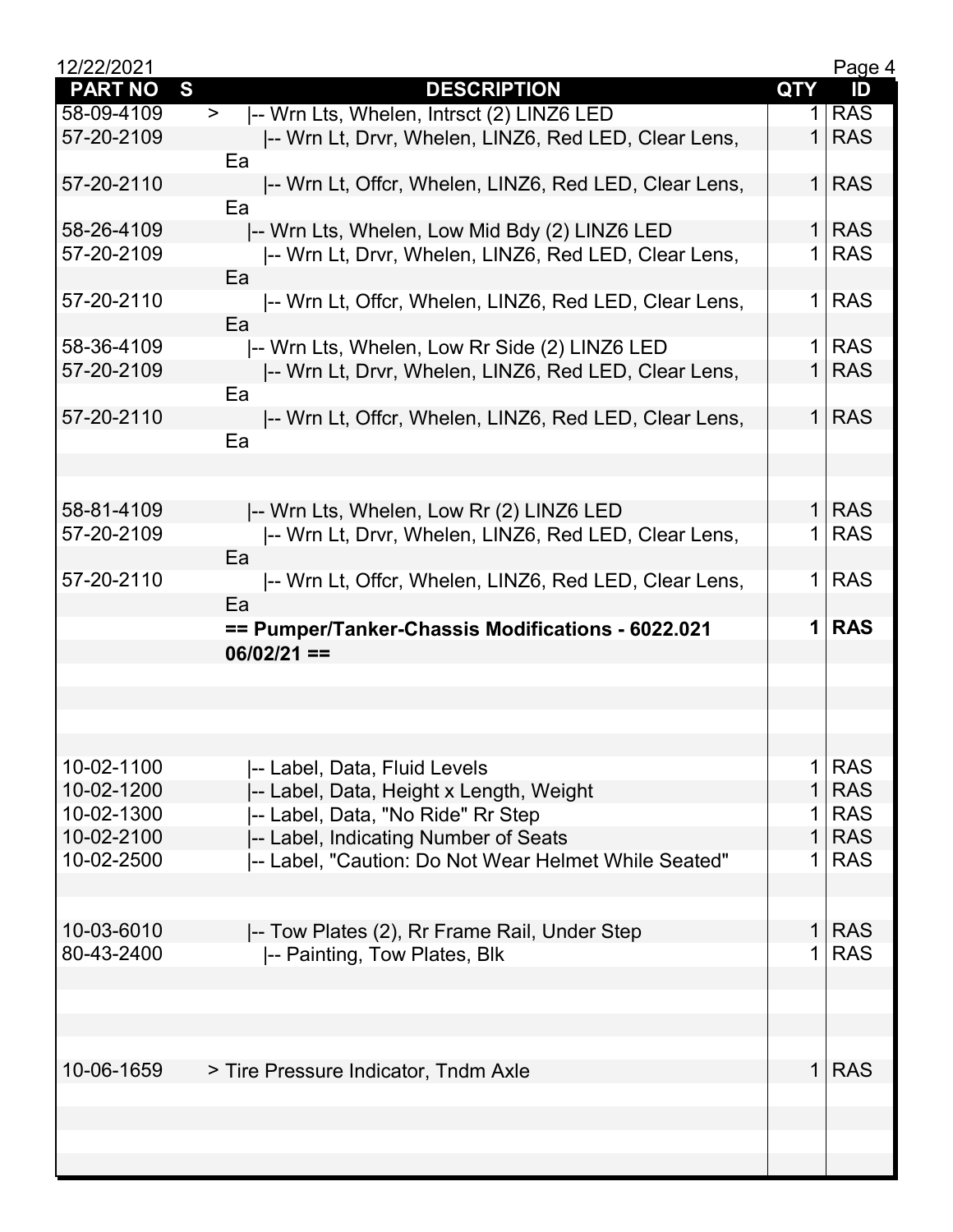| 12/22/2021     |                                                          |                | Page 5     |
|----------------|----------------------------------------------------------|----------------|------------|
| <b>PART NO</b> | S<br><b>DESCRIPTION</b>                                  | <b>QTY</b>     | ID         |
| 09-01-4200     | -- Chassis Cab Step Trim Pkg 2-Dr Comm Chassis           | 1              | <b>RAS</b> |
| 09-01-4202     | -- Cap Step Enclosure, Commercial, 2 Dr LH Side<br>$\,$  | 1              | <b>RAS</b> |
| 09-01-4204     | -- Cap Step Enclosure, Commercial, 2 Dr RH Side<br>$\,>$ | 1              | <b>RAS</b> |
|                | == Midship Pumper/Tanker Pump & Plumbing - 6022.021      | $\mathbf 1$    | <b>RAS</b> |
|                | $06/02/21 ==$                                            |                |            |
|                |                                                          |                |            |
|                |                                                          |                |            |
| 20-04-2900     | Pump, Darley, HM, 1 Stage, PTO                           |                | $1$ RAS    |
| 20-04-2910     | -- Pump Flow Rtng, Darley, HM, 500 GPM<br>$\geq$         | $\mathbf{1}$   | <b>RAS</b> |
| 22-03-1350     | -- Intk, Ungated, 4", LH Side                            | 1 <sup>1</sup> | <b>RAS</b> |
| 22-41-6100     | -- Cap, 4", Chrome Long Hndl                             | 1 <sup>1</sup> | <b>RAS</b> |
| 20-05-2809     | -- Pump Seal, Mech, Darley, HM PTO                       | 1 <sup>1</sup> | <b>RAS</b> |
| 20-05-3309     | -- Pump Shift, Darley, Elec, PTO, Stationary             | 1              | <b>RAS</b> |
| 27-10-6000     | $\,$                                                     | $\mathbf{1}$   | <b>RAS</b> |
| 20-29-1402     | - Pressure Gvrnr, FRC, In-Cntrl, TGA 300 w/Bdy<br>$\,$   | 1              | <b>RAS</b> |
|                | -- Primer, Trident Air Primer, Manual                    | 1 <sup>1</sup> | <b>RAS</b> |
| 20-29-1252     | -- Primer Control - Main Pump Manual Push Button         |                |            |
|                |                                                          |                |            |
|                | <b>STAINLESS STEEL PUMP PLUMBING *</b>                   |                | $1$ RAS    |
|                |                                                          |                |            |
| 21-00-1100     | -- Piping, Stnls Stl                                     |                | $1$ RAS    |
| 21-01-5650     | -- Intk Manifold, Stnls Stl                              | 1 <sup>1</sup> | <b>RAS</b> |
| 21-01-6650     | -- Dschg Manifold, Stnls Stl                             | 1 <sup>1</sup> | <b>RAS</b> |
| 21-00-2050     | -- Screens/Anodes, Pump                                  |                | $1$ RAS    |
| 21-01-0250     | -- Pump Drain, Master, Manifold, Push Pull Type<br>$\,$  | 1 <sup>1</sup> | <b>RAS</b> |
| 21-01-5650     | -- Intk Manifold, Stnls Stl                              | 1              | <b>RAS</b> |
| 21-01-6650     | -- Dschg Manifold, Stnls Stl                             | 1 <sup>1</sup> | <b>RAS</b> |
| 21-01-7150     | -- Painting, Pump & Piping, Silver                       |                | $1$ RAS    |
| 21-01-8100     | -- Threads, National Hose (NST)                          |                | $1$ RAS    |
| 22-52-0310     | -- Tank-To-Pump, Water Tank, 3", PTO                     |                | $1$ RAS    |
| 22-55-1150     | -- Intk VIv Cntrl, Pull Rod, 1/4 Turn Lckg               | 1 <sup>1</sup> | <b>RAS</b> |
| 24-62-1500     | -- VIv Mfger, AKR, 8000, (3")                            | $\mathbf{1}$   | <b>RAS</b> |
| 22-55-1150     | -- Intk VIv Cntrl, Pull Rod, 1/4 Turn Lckg               | 1 <sup>1</sup> | <b>RAS</b> |
| 23-02-2300     | -- Tank Fill/Cooling Line, Water Tank, 2"                | 1              | <b>RAS</b> |
| 24-50-1150     | -- Dschg Vlv Cntrl, Pull Rod, 1/4 Turn Lckg<br>$\,$      | 1 <sup>1</sup> | <b>RAS</b> |
| 24-61-1820     | -- Valve (2")                                            | 1              | <b>RAS</b> |
| 20-30-5200     | Pump Install, Midship PTO, By Bdy Bldr                   | 1 <sup>1</sup> | <b>RAS</b> |
|                |                                                          |                |            |
|                |                                                          |                |            |
| 20-31-1650     | Pump Test, Factory Test Only                             | 1              | <b>RAS</b> |
|                |                                                          |                |            |
|                |                                                          |                |            |
| 20-31-4109     | Pump Cooler, Bypass-To-Tank, 3/8"                        | 1 <sup>1</sup> | <b>RAS</b> |
| 20-31-5109     | > Heat Exchanger, Engine, Hook-Up Only                   | 1              | <b>RAS</b> |
|                |                                                          |                |            |
|                |                                                          |                |            |
|                |                                                          |                |            |
|                |                                                          |                |            |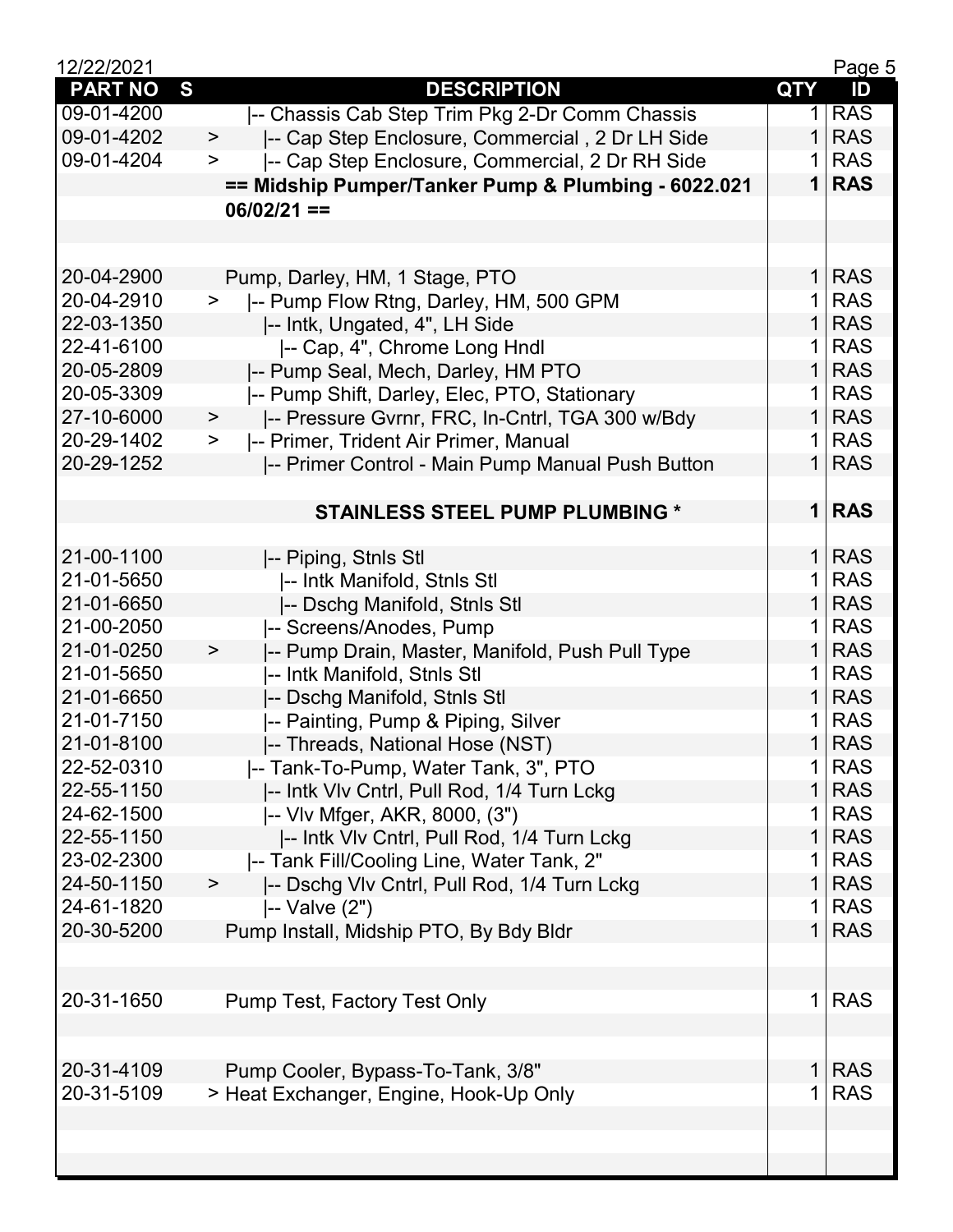| 12/22/2021     |                                                        |                | Page 6     |
|----------------|--------------------------------------------------------|----------------|------------|
| <b>PART NO</b> | S<br><b>DESCRIPTION</b>                                | <b>QTY</b>     | ID         |
|                |                                                        |                |            |
|                |                                                        |                |            |
|                |                                                        |                |            |
| 23-09-4200     |                                                        | 1 <sup>1</sup> | <b>RAS</b> |
|                | Dschg, 2-1/2", Left Side, Pump Panel, NST              |                |            |
| 21-01-2550     | -- Drain/Bleeder, IC Lift-Up, Mnl 1/4 Turn             | 1              | <b>RAS</b> |
| 24-02-3200     | -- Elbow, 2-1/2"F x 2-1/2"M, Chrome                    | $\mathbf{1}$   | <b>RAS</b> |
| 24-03-3400     | -- Cap, 2-1/2", Chrome, Rocker Lug, w/Chain            | $\mathbf 1$    | <b>RAS</b> |
| 24-50-1150     | -- Dschg VIv Cntrl, Pull Rod, 1/4 Turn Lckg<br>$\,$    | $\mathbf{1}$   | <b>RAS</b> |
| 24-61-1850     | -- Valve (2-1/2")                                      | 1              | <b>RAS</b> |
| 27-02-1150     | -- Gauge, Dschg, 2-1/2" 400#, White Face<br>$\,$       | $\mathbf{1}$   | <b>RAS</b> |
|                |                                                        |                |            |
|                |                                                        |                |            |
| 23-10-4200     | Dschg, 2-1/2", Right Side, Pump Panel, NST             | 1              | <b>RAS</b> |
| 21-01-2550     | -- Drain/Bleeder, IC Lift-Up, Mnl 1/4 Turn             | 1 <sup>1</sup> | <b>RAS</b> |
| 24-02-3200     | -- Elbow, 2-1/2"F x 2-1/2"M, Chrome                    | 1 <sup>1</sup> | <b>RAS</b> |
| 24-03-3400     | -- Cap, 2-1/2", Chrome, Rocker Lug, w/Chain            | 1 <sup>1</sup> | <b>RAS</b> |
| 24-50-1150     | -- Dschg Vlv Cntrl, Pull Rod, 1/4 Turn Lckg<br>$\geq$  | 1              | <b>RAS</b> |
| 24-61-1850     | -- Valve (2-1/2")                                      | $\mathbf{1}$   | <b>RAS</b> |
|                |                                                        | 1.             | <b>RAS</b> |
| 27-02-1150     | -- Gauge, Dschg, 2-1/2" 400#, White Face<br>$\geq$     |                |            |
|                | == Tanker-Side Mount Pump Compt - 6022.021 06/02/21    | $\mathbf 1$    | <b>RAS</b> |
|                | ==                                                     |                |            |
|                |                                                        |                |            |
|                |                                                        |                |            |
| 26-12-3000     | Pump Enc, Side Mt, Front Compt Tanker Style            | 1 <sup>1</sup> | <b>RAS</b> |
|                |                                                        |                |            |
|                |                                                        |                |            |
| 26-35-7400     | Pump Panel, Blk LineX, LH, SM                          | 1 <sup>1</sup> | <b>RAS</b> |
| 26-35-1100     | I-- Pump Panel, Bltd, LH                               | 1 <sup>1</sup> | <b>RAS</b> |
| 26-55-5000     | Labels, Test Data and Safety Placards                  | 1              | <b>RAS</b> |
| 26-55-5100     | Labels, Color Coded                                    | $\mathbf{1}$   | <b>RAS</b> |
|                |                                                        |                |            |
|                |                                                        |                |            |
| 26-56-5600     | Pump Panel LED Lts, (3) Tecniq E10-W0001-1, Midship LH | 1              | <b>RAS</b> |
|                | w/ Sw on Pmp Oprtr's Pnl                               |                |            |
| 26-56-5700     |                                                        | 1              | <b>RAS</b> |
|                | Pump Panel Lt, Actuated w/Pump Engagement              |                |            |
|                |                                                        |                |            |
|                |                                                        |                |            |
| 27-01-4150     | Gauge, Test Taps                                       | 1 <sup>1</sup> | <b>RAS</b> |
|                |                                                        |                |            |
|                |                                                        |                |            |
| 27-35-1102     | Water Tank Gauge, FRC, TankVision Pro 300, Pump Panel  | 1              | <b>RAS</b> |
|                | <b>WLA300-A00</b>                                      |                |            |
|                | == LL/LR Tandem Axle Pumper/Tanker - 6022.021          | 1              | <b>RAS</b> |
|                | $06/02/21 ==$                                          |                |            |
|                |                                                        |                |            |
|                |                                                        |                |            |
|                |                                                        |                |            |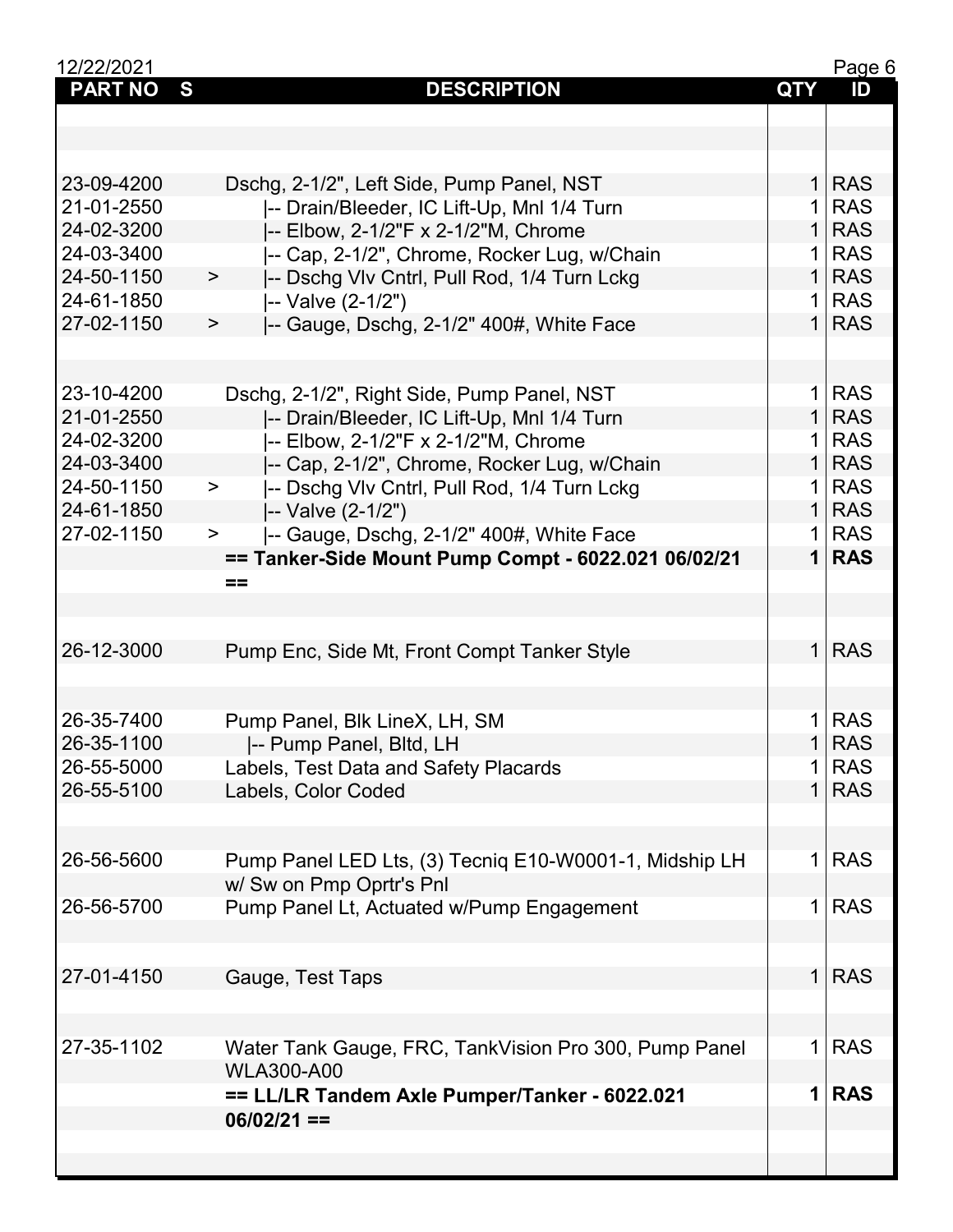| 12/22/2021     |                                                                                         |                | Page 7     |
|----------------|-----------------------------------------------------------------------------------------|----------------|------------|
| <b>PART NO</b> | S<br><b>DESCRIPTION</b>                                                                 | <b>QTY</b>     | ID         |
|                |                                                                                         |                |            |
|                |                                                                                         |                |            |
| 25-25-0850     | Water Tank, 3000 Gal, Tnkr, Poly                                                        | 1              | <b>RAS</b> |
| 25-44-1400     | -- Water Tank, Fill Tower, 10" x 10", <3500 Gals                                        | $\mathbf{1}$   | <b>RAS</b> |
|                |                                                                                         |                |            |
| 25-50-4100     | S                                                                                       | 1 <sup>1</sup> | <b>RAS</b> |
|                | -- S.O.R. / Direct Tank Fill, 4" Btr/Fly Vlv, Rr, 4"NSTM                                |                |            |
|                | <b>Adapter and Cap</b>                                                                  |                |            |
|                | <b>DIRECT TANK FILL</b>                                                                 |                |            |
|                |                                                                                         |                |            |
|                | One (1) 4.0" diameter direct tank fill inlet shall be provided. The inlet shall         |                |            |
|                | have a 4.0" diameter slow-close gear operated valve and shall include a 4"              |                |            |
|                | NSTM male adapter and cap.                                                              |                |            |
|                |                                                                                         |                |            |
|                | The valve and control handle shall be located at the rear of the apparatus body.        |                |            |
|                | The fill line shall have an "in-tank" slow fill safety protection system to protect the |                |            |
|                | tank during filling for high flow conditions.                                           |                |            |
|                |                                                                                         |                |            |
|                |                                                                                         |                |            |
| 25-62-7200     | -- Quick Dump, Rr 10", Extrnl Mt                                                        | 1 <sup>1</sup> | <b>RAS</b> |
| 25-62-2100     | -- Quick Dump, Rr 10", Mnl Open/Close Cntrls                                            | 1 <sup>1</sup> | <b>RAS</b> |
| 25-62-7500     | -- Quick Dump Chute, Rr, 10" Mnl Extnd/Rtrct                                            | 1              | <b>RAS</b> |
|                |                                                                                         | 1              | <b>RAS</b> |
| 25-62-7600     | -- Quick Dump, Rr 10", Pntd Stl                                                         |                |            |
|                |                                                                                         |                |            |
| 25-62-7700     | -- Quick Dump Chute, Rr, Swivel Dump                                                    | 1 <sup>1</sup> | <b>RAS</b> |
|                |                                                                                         |                |            |
| 29-10-2009     | Hosebed, Grating, Extrd Alum, >180" Long                                                |                | 1 RAS      |
| 29-10-5100     | -- Hosebed, Strge Cpcty, 55 Cubic Feet, Minimum                                         | 1              | <b>RAS</b> |
| 29-20-2009     | > Hosebed Cvr, Vinyl, Velcro                                                            | 1 <sup>1</sup> | <b>RAS</b> |
| 29-20-5600     | -- Vinyl Cover, Color, RED                                                              | 1 <sup>1</sup> | <b>RAS</b> |
|                |                                                                                         |                |            |
| 30-00-0198     | Raw Material Surcharge - Included in Body Cost                                          | 1              | <b>RAS</b> |
| 30-01-1898     | Bdy Const - Rosenbauer FX - 1/8" Alum - Tndm Axl                                        | 1 <sup>1</sup> | <b>RAS</b> |
|                | Pmpr/Tnkr                                                                               |                |            |
| 30-02-2100     | -- Alum Treadplate Compt Floors                                                         | 1              | <b>RAS</b> |
| 30-10-1109     | -- Sub Frame, Hot-Dip Galv                                                              | 1              | <b>RAS</b> |
| 31-01-1309     | -- Bdy, Frmd Alum, Pmpr/Tnkr, Up to 220"                                                | $\mathbf{1}$   | <b>RAS</b> |
| 44-06-3109     | -- Whi Well Panel, Alum Pntd, Tndm Axle - Alum                                          | 1              | <b>RAS</b> |
| 44-06-4100     |                                                                                         | $\mathbf{1}$   | <b>RAS</b> |
|                | -- Fenderette, Polished Aluminum                                                        |                |            |
| 31-01-2209     | 102" OAW, 26" Lwr Dpth Both Sides, TA LL/LR                                             | 1              | <b>RAS</b> |
| 29-00-1429     | -- Hosebed, Pmpr, >180" L, 95" Wide                                                     | 1              | <b>RAS</b> |
| 32-03-0040     | -- Cmpt Height, 39" High Left                                                           | 1              | <b>RAS</b> |
| 32-03-1040     | -- Cmpt Height, 39" High Right                                                          | $\mathbf{1}$   | <b>RAS</b> |
| 32-04-1211     | Roll Up Drs, LL/LR                                                                      | 1              | <b>RAS</b> |
| 30-02-1149     | -- Roll-Up Drs - Amdor                                                                  | 1              | <b>RAS</b> |
|                |                                                                                         |                |            |
|                |                                                                                         |                |            |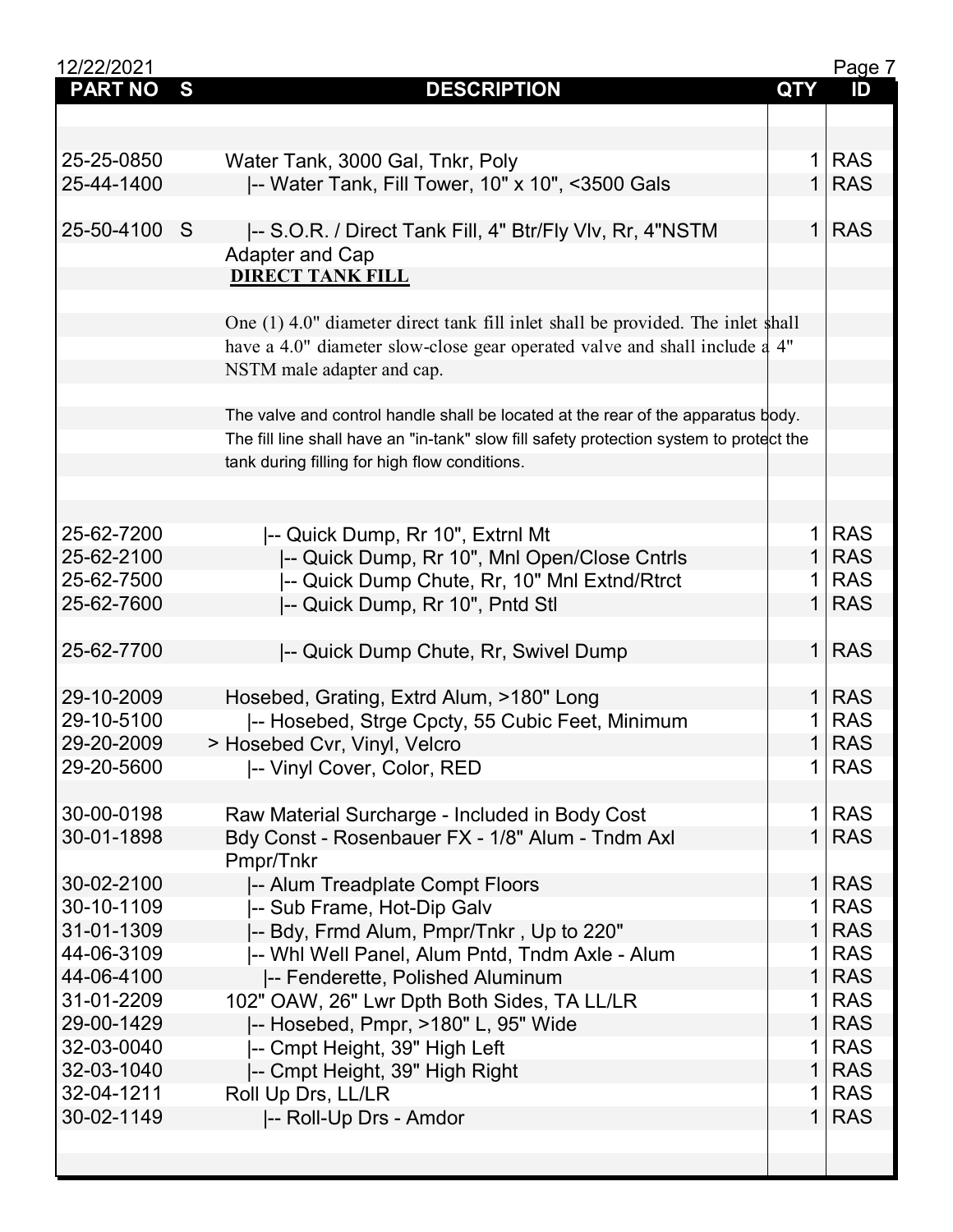| 12/22/2021     |                                                            |                | Page 8     |
|----------------|------------------------------------------------------------|----------------|------------|
| <b>PART NO</b> | S<br><b>DESCRIPTION</b>                                    | <b>QTY</b>     | ID         |
|                |                                                            |                |            |
|                |                                                            |                |            |
| 32-05-1039     | -- Ahd Rr Whls - Low Comp't - Roll Up Dr - Natural Finish  |                | $1$ RAS    |
| 55-01-4009     | I-- Cmpt LED Strip Lt, (2) Ea Cmpt (approx 12")            | $\mathbf{1}$   | <b>RAS</b> |
| 55-06-1409     | -- Cmpt Lt, Dr Swtch, Magnetic, Ea                         | 1 <sup>1</sup> | <b>RAS</b> |
| 32-05-1639     | -- Bhnd Rr Whls - Low Comp't - Roll Up Dr - Natural Finish | 1 <sup>1</sup> | <b>RAS</b> |
| 55-01-4009     | -- Cmpt LED Strip Lt, (2) Ea Cmpt (approx 12")             | 1 <sup>1</sup> | <b>RAS</b> |
| 55-06-1409     | -- Cmpt Lt, Dr Swtch, Magnetic, Ea                         | 1              | <b>RAS</b> |
|                |                                                            |                |            |
|                |                                                            |                |            |
|                |                                                            |                |            |
| 32-06-1039     | -- Ahd Rr Whls - Low Comp't - Roll Up Door - Natural       |                | $1$ RAS    |
|                | Finish                                                     |                |            |
| 55-01-4009     | -- Cmpt LED Strip Lt, (2) Ea Cmpt (approx 12")             | 1              | <b>RAS</b> |
| 55-06-1409     | -- Cmpt Lt, Dr Swtch, Magnetic, Ea                         | 1 <sup>1</sup> | <b>RAS</b> |
| 32-06-1639     | -- Bhnd Rr Whls - Low Comp't - Roll Up Door - Natural      | 1 <sup>1</sup> | <b>RAS</b> |
|                | Finish                                                     |                |            |
| 55-01-4009     | -- Cmpt LED Strip Lt, (2) Ea Cmpt (approx 12")             |                | 1 RAS      |
| 55-06-1409     | -- Cmpt Lt, Dr Swtch, Magnetic, Ea                         | 1 <sup>1</sup> | <b>RAS</b> |
|                |                                                            |                |            |
|                |                                                            |                |            |
| 33-60-1108     | Rr Bdy, Flat Back                                          |                | $1$ RAS    |
| 32-08-0600     | -- No Rr Compt                                             | 1 <sup>1</sup> | <b>RAS</b> |
| 33-61-1909     | -- Rr Step, Pmpr-Tnkr Bdy, Bolt-On, 24"                    |                | $1$ RAS    |
|                |                                                            |                |            |
|                |                                                            |                |            |
|                |                                                            |                |            |
|                |                                                            |                |            |
| 90-25-7609     | Suction Hose Compt, Through Tank                           |                | $1$ RAS    |
| 90-02-2921     | -- Compt Door, Smooth, With Chevron                        |                | <b>RAS</b> |
| 90-25-9300     |                                                            | 1              | <b>RAS</b> |
|                | > Suction Hose Provd'd By, Purchaser/Fire Department       | $\overline{2}$ |            |
| 90-25-3199     | -- Non-Bdy Bldr Suppl'd Suction Hose, Flex, PVC,           |                | <b>RAS</b> |
|                | 6"x10'-MN                                                  |                |            |
| 90-25-6120     | -- Non-Bdy Bldr Supl'd Sctn Hse Cplgs, Alum, LH FM x       | 2 <sub>1</sub> | <b>RAS</b> |
|                | <b>RLM-MN</b>                                              |                |            |
| 90-30-3249     | Fldg Tank Mtg, Through Booster Tank - 3000 Gal. Tank       | 1              | <b>RAS</b> |
|                | sleeve in tank to hold 3000 gallon folding tank            |                |            |
|                |                                                            |                |            |
|                | == Tanker - Common Body Parts - 6022.021 06/02/21 ==       | $\mathbf 1$    | <b>RAS</b> |
| 43-18-0600     | <b>Extrd Alum Rubrails</b>                                 | 1              | <b>RAS</b> |
| 44-01-1460     | Bdy Trim, Frnt Cmpt, Ht of Side Cmpts, Alum T/P            | $\mathbf{1}$   | <b>RAS</b> |
| 44-01-4009     | Bdy Trim, Entire Rr Bdy, Smooth for Chevron Stripe         | $\mathbf{1}$   | <b>RAS</b> |
|                |                                                            |                |            |
| 43-19-3200     | -- Handrails, Pmpr, Below Hosebed, Hrzntl, 48"             | 1              | <b>RAS</b> |
| 43-19-5100     | -- Access Ladder, Rosenbauer EZ Climb, Rr                  | $\mathbf{1}$   | <b>RAS</b> |
|                |                                                            |                |            |
|                |                                                            |                |            |